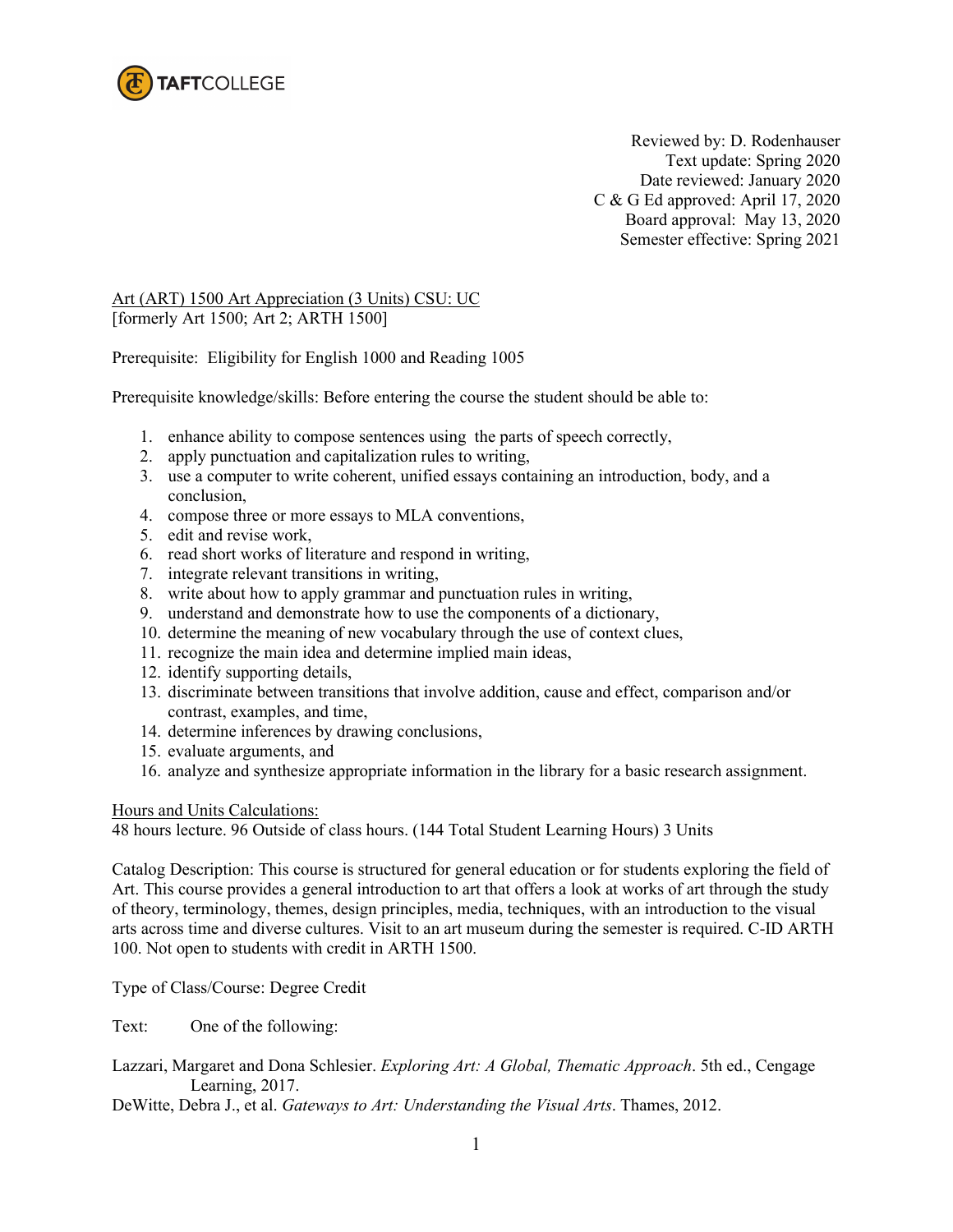

Shachant, Pamela J., et al. *Introduction to Art: Design, Context, and Meaning.* U of North Georgia, 2016.

Additional Instructional Materials: None

Course Objectives:

By the end of the course, a successful student will be able to

- 1. Increase concepts, perceptions and skills in evaluation art forms,<br>2. Apply the principles of design in an actual art project,
- Apply the principles of design in an actual art project,
- 3. Identify characteristics of specific art material and techniques,
- 3. Identify terms used in the art processes covered,
- 4. Identify, analyze, and discuss the functions of art and architecture and the roles of artists in diverse cultures, and
- 5. Differentiate art historical methodologies

Course Scope and Content:

| Unit I   | Introduction                      |                                                          |  |
|----------|-----------------------------------|----------------------------------------------------------|--|
|          | A.                                | A Definition of Art                                      |  |
|          | B.                                | The Role of Art in Society                               |  |
|          | $\mathbf{C}$ .                    | Methodologies of Art History and Art Criticism           |  |
| Unit II  | The Language of Visual Experience |                                                          |  |
|          | A.                                | <b>Visual Elements</b>                                   |  |
|          | <b>B.</b>                         | Principles of Design                                     |  |
|          | $C_{\cdot}$                       | Style                                                    |  |
|          | D.                                | <b>Evaluation and Criticism</b>                          |  |
| Unit III | Two-Dimensional Arts              |                                                          |  |
|          | Α.                                | Drawing                                                  |  |
|          | <b>B.</b>                         | Painting                                                 |  |
|          | $C_{\cdot}$                       | Printmaking                                              |  |
|          | D.                                | Camera Arts and Computer Imaging                         |  |
|          | E.                                | Graphic Design and Illustration                          |  |
| Unit IV  | Three-Dimensional Arts            |                                                          |  |
|          | A <sub>1</sub>                    | Sculpture                                                |  |
|          | <b>B.</b>                         | Clay, Glass, Metal, Wood, Fiber                          |  |
|          | $C_{\cdot}$                       | Architectural and Environmental Design                   |  |
| Unit V   | Art through History               |                                                          |  |
|          | $\mathsf{A}$ .                    | Prehistoric through the Ancient World                    |  |
|          | B.                                | Medieval Europe and Classic and Post Classic Mesoamerica |  |
|          | $C_{\cdot}$                       | Fifteenth through Twentieth Centuries                    |  |
|          | D.                                | Global Contemporary Art                                  |  |
| Unit VI  | Global and Thematic Perspectives  |                                                          |  |
|          | А.                                | Reproduction and sexuality                               |  |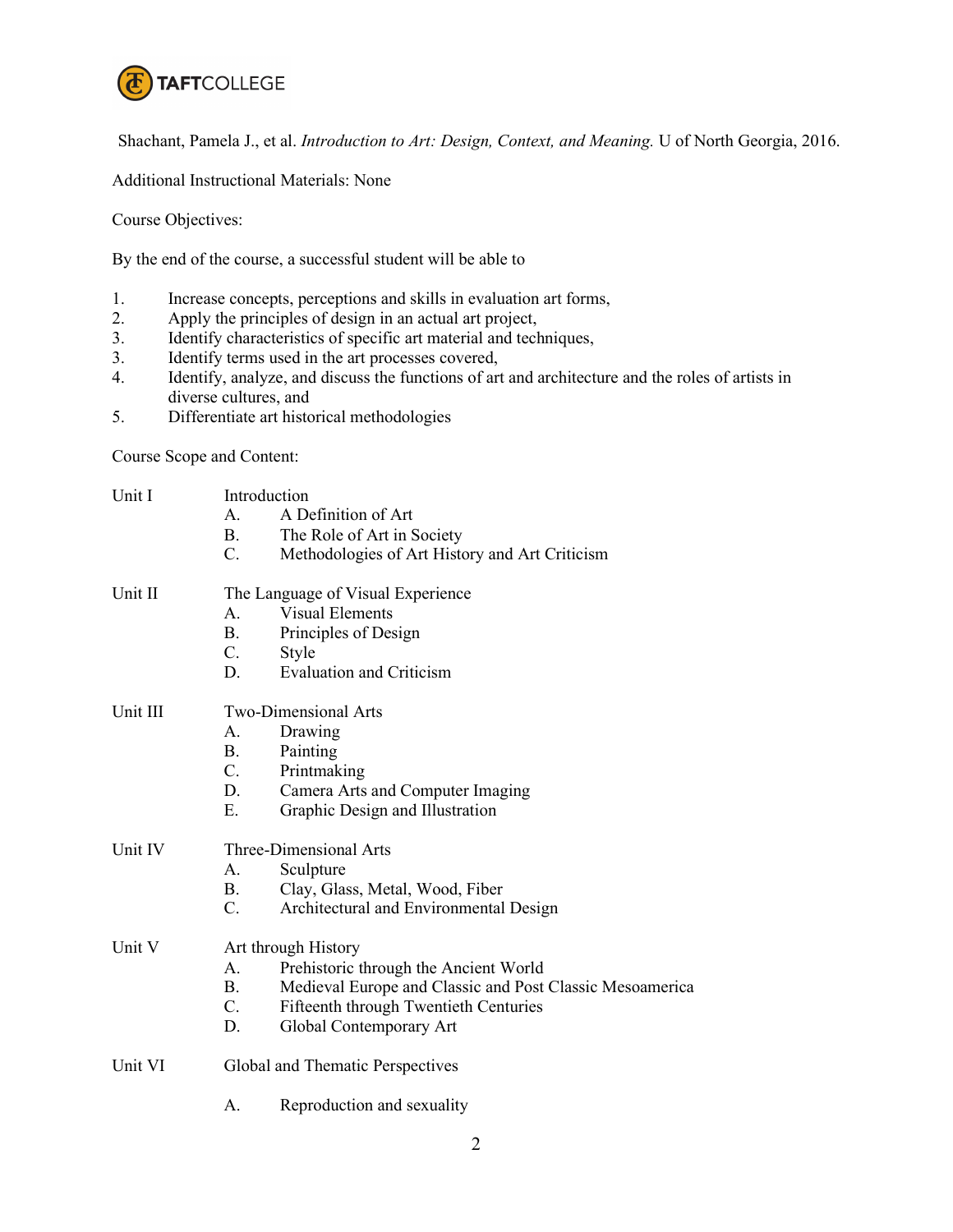

- B. Death and immortality
- C. Deities and places of worship
- D. Power, status and politics
- E. Social Protest and affirmation

Learning Activities Required Outside of Class:

The students in this class will spend a minimum of 6 hours per week outside of the regular class time doing the following:

- 1. Taking quizzes<br>2. Completing req
- Completing required reading
- 3. Visit an art museum
- 4. Written work such as evaluative essays or research projects
- 5. Art projects

Methods of Instruction:

- 1. Lectures and class discussion
- 2. PowerPoints with slides of works of art and DVDs
- 3. Class activities

Methods of Evaluation:

- 1. Substantial writing assignments, including:
	- a. essay assignments
	- b. museum visit assignment
- 2. Technique explorations
	- a. in-class or online videos
	- b. art projects
- 3. Examinations, including:
	- a. multiple choice
	- b. short answer
	- c. essay questions

Supplemental Data:

| TOP Code:                 | 1002.00 Art         |
|---------------------------|---------------------|
| <b>SAM Priority Code:</b> | E: Non-occupational |
| <b>Distant Education:</b> | Online; Offline     |
| Funding Agency:           | Y: Not Applicable   |